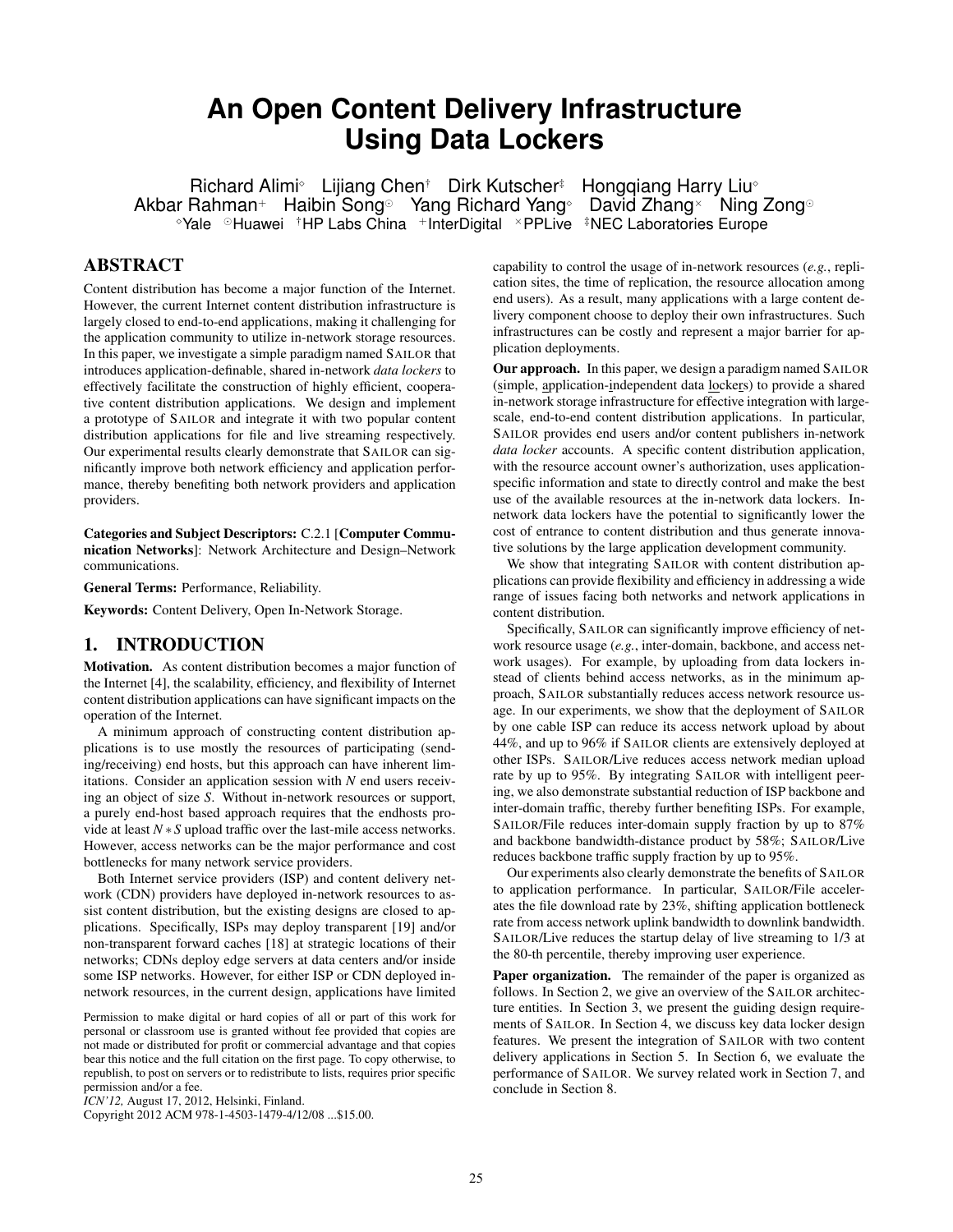

**Figure 1: An example: provider** C **provides multiple data locker servers to end users and content publishers.**

# **2. ARCHITECTURE ENTITIES**

SAILOR is a simple architecture that introduces shared in-network content delivery data storage infrastructures into the design of applications. In the SAILOR architecture, there are multiple data locker service providers. Each data locker service provider has one or multiple data locker servers, which are hosted at different network locations such as cable modem termination system (CMTS), wireless base stations, and/or data centers of different regions. Figure 1 shows a data locker service provider C that has deployed multiple data locker servers.

Each data locker server partitions its resources to create multiple data lockers. Each data locker is assigned to one user, and requires the user's permission in order for other users to access. A user can be either an end user or a content publisher. We use  $\mathsf{L}_{\mathsf{a}}$  to denote the data locker of a user **a**. Each data locker  $L_a$  has an access key  $K_{L_a}$ for implementing access control and resource usage constraints.

Each data locker service provider makes its own business and policy decisions about who can get an account or accounts and which of its data locker servers to use. For example, it can grant accounts to consumer subscribers (*e.g.*, along with Internet service), or it may have a policy to grant accounts only to trusted content publishers to reduce the problem of potential illegal content.

**Usage scenario I.** As an example deployment scenario, consider an ISP C that provides data lockers to its subscribers. Figure 1 shows that C operates three data locker servers at three locations. The data locker of a subscriber should be hosted on a close-by data locker server that belongs to C. For example,  $L_a$  is hosted at data locker server  $D_1$ , which is close to subscriber a.

Subscriber  $a$  can use  $L_a$  in many ways. For example,  $a$  can use L<sup>a</sup> for file sharing. Specifically, subscriber a can first download a piece, say *File.fileid.piece1*, to La. Then, while downloading the piece to its local machine, a can start to simultaneously upload the piece to its peers b and c from L<sup>a</sup> instead of from its local machine. By uploading from  $L_a$ , this approach saves access network bandwidth and thus can avoid congestion on the bottleneck uplink. By overlapping the downloading to a and the uploading to b and c, this approach speeds up content distribution control cycle.

Concurrent with the file-sharing session, subscriber a may be also watching a live video or participating in a multi-party video conference. In either case, a can also use L<sup>a</sup> to reduce the usage of bottleneck resources.

**Usage scenario II.** Figure 1 shows that C also can allocate to content publisher p one data locker on each of the three data locker servers. Content publishers can benefit from multiple data lockers by performing application-specific replication and achieving increased proximity to users. Specifically, the content publisher p, say a streaming application provider, can proactively distribute the blocks of popular channels to its data lockers. Then the content publisher guides users to download from its data lockers to substantially improve distribution efficiency, without having to construct its own dedicated infrastructure.

## **3. DESIGN REQUIREMENTS**

Despite the preceding specification on architecture entities, there is still a large design space on data lockers. To guide our design, we first present the key requirements.

**Simple end-to-end control.** The most important design requirement of SAILOR is the consistent application of the end-to-end design principle [21]. Users and their applications can have more information on the need and impacts of resource allocation. Hence, users and applications provide guidance on resource allocation decisions and the infrastructure implements the decisions. Specifically, when an application client is downloading data from others, it decides whether to download to the client local host directly, to its locker only, or first to its locker and then to the local host. Similarly, when an application client is uploading data to others, it decides who can receive its data, and whether to upload from the locker or directly from the end host. Also, the application client decides how much resources (*e.g.*, the number of connections, network bandwidth) that a data request consumes.

A corollary benefit of the end-to-end control is decoupled control and data functions. Control functions tend to be processing intensive, whereas data functions are often storage/bandwidth intensive. The decoupling between control and data functions not only allows us to optimize control and data functions separately, yielding better overall efficiency, but also permits more flexible, open and evolvable control platforms on top of a shared data infrastructure.

**Efficient and secure infrastructure storage.** One design possibility is complete virtualization, by considering each data locker as an isolated container of the user's content data. However, such an isolation-based design is inefficient in infrastructure resource usage and does not take advantage of a shared content distribution infrastructure provided by SAILOR. In particular, by considering each data locker as an isolated data container, there can be substantial amount of data redundancy. In the worst case, when *N* users are interested in a common object, the object has to be fetched and stored *N* times. On the other hand, blindly sharing all data is undesirable either, because it may be important for some content distribution applications to protect the ownership and the privacy of the data. Therefore, it is essential for SAILOR to provide efficient and secure data sharing.

**Multiplexing gain for infrastructure resources.** A major potential benefit of SAILOR is significant inter-user statistical multiplexing gain in the consumption of critical in-network resources such as bandwidth. By aggregating demands from a large number of users and provisioning them collectively, SAILOR should require significantly less resources than provisioning for each individual user separately, so long as the individual users' resource demands do not peak at exactly the same time.

In addition, SAILOR should allow intra-user multiplexing gain. A typical storage system has a provider-defined quota for each user, and the user is responsible for allocating resources within the quota. However, this is not sufficient for content distribution applications. A user may run multiple applications sharing resources in the data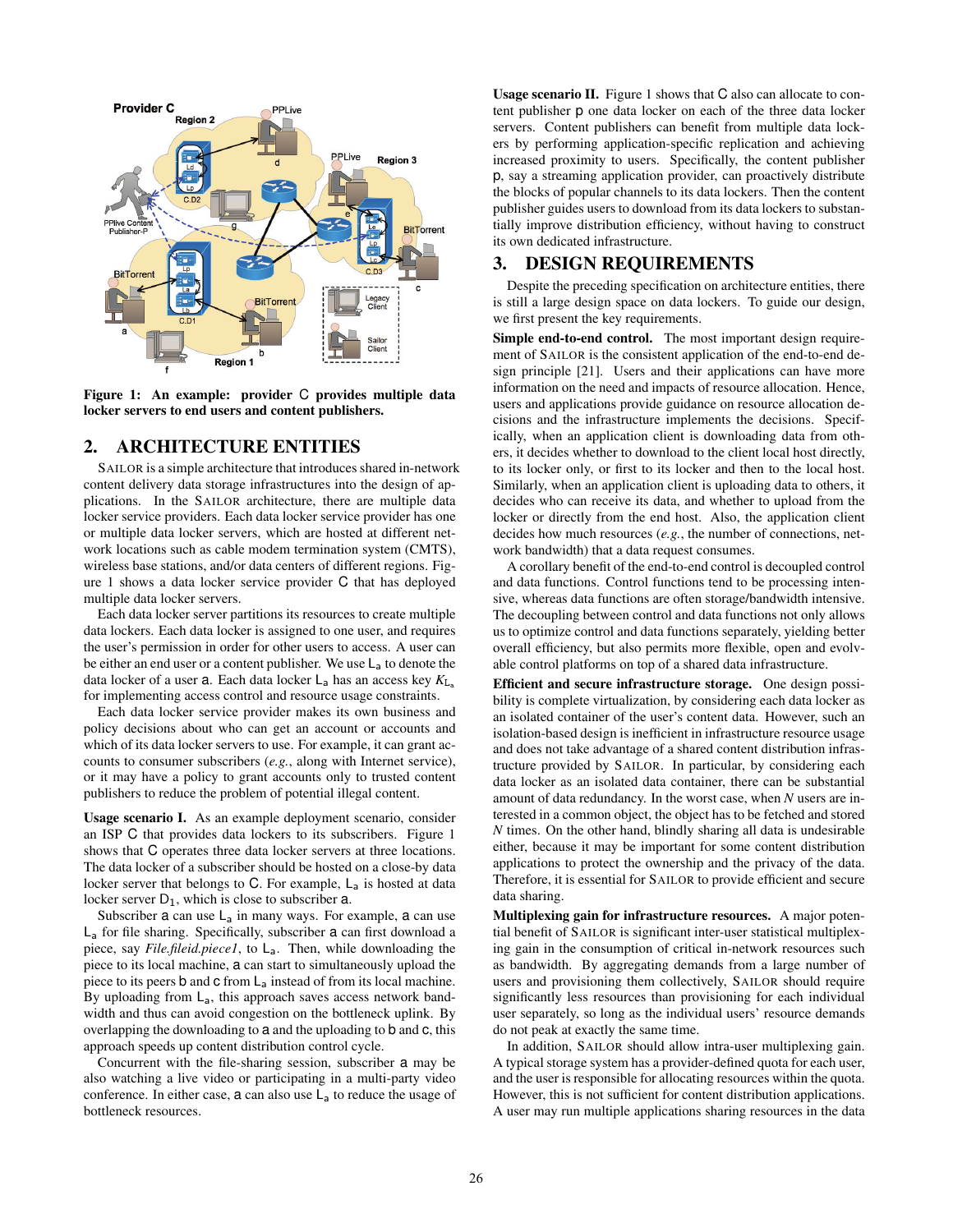locker. Since it may not be practical to allow independent applications (*e.g.*, a live-streaming application and a file-sharing application, from two different providers) to jointly allocate resources (*e.g.*, by introducing a protocol between them), the resource model must allow applications to manage resources independently. A natural solution is to allow the user to define a simple per-application quota. However, this may waste available resources in a user's data locker.

**Low-latency, scalable data locker control.** One major difference between a traditional application and a content distribution application is that the content distribution application often needs a large number of connections, requires frequent resource adjustment (*e.g.*, connect or disconnect peers, reallocate bandwidth share among peers), and must be sensitive to control overhead due to the real-time nature of content distribution. On the other hand, with an in-network storage infrastructure like SAILOR, resources are consumed at a remote location and cannot be directly observed. Also, data locker servers may become a bottleneck to resource management. Thus, it is desirable to reduce the number of control messages sent between an application and its data locker.

#### **4. DATA LOCKERS DESIGN**

The preceding design requirements impose challenges but at the same time provide substantial guidance to our design. Specifically, to design a shared network storage infrastructure for integration with large-scale end-to-end applications for efficient content distribution, we need to specify the following three components: (i) the *resource model*; (ii) the *data model*; and (iii) the *data locker access*. Below, we introduce the resource model and data locker access protocol of SAILOR.

**Resource model:** SAILOR uses a simple, general, weight-based resource model to partition each resource, unless it is overridden by another more specific policy. The model applies to all three types of resources, including the number of open network connections, network bandwidth, and storage space. The simple, weight-based resource model provides a simple, flexible mechanism to achieve the multiplexing-gain requirement.

Specifically, let  $w_a(R)$  be the weight assigned to entity *a* for resource *R*. Then *a*'s share of resource *R* is

$$
\max\left(U_a(R), R_{total}\frac{w_a(R)}{\sum_{b \text{ is active}}w_b(R)}\right),\,
$$

where the first term  $(U_a(R))$  is a guaranteed amount of resource *R* to entity *a*; the second term is the amount of resource *R* computed for entity *a*, considering the relative weights of all active entities. If not many entities are active, an active entity *a* can get more than the guaranteed  $U_a(R)$ , as SAILOR uses work-conserving scheduling. An application may compute the value of  $U_a(R)$  to guarantee basic performance (*e.g.*, base rate streaming), and then take advantage of additional amounts of resources made available by weighted sharing (*e.g.*, by using dynamic streaming). Note that providing resource guarantee requires an admission control module.

Figure 2 shows a 3-level hierarchy used in SAILOR. At the highest level of the hierarchy, a resource *R* is partitioned among concurrent users according to their subscription levels at the data locker service provider. This is consistent with multiple recent proposals on applying user-based fairness [10]. At the middle level, a user assigns each application a weight. This scheme solves the issue of distributed application resource coordination. That is, a user may have multiple independent applications running simultaneously on the user's local machine or across multiple machines (*e.g.*, multiple machines at a user's home), and these applications should share the



**Figure 2: Hierarchy of Resource Allocation.**



**Figure 3: A scenario illustrating the need for** distribute**.**

resources of a single user. Note that the scheme does not require any third party middleware to handle resource sharing among applications. At the lowest level, an application partitions the resource among the connections, if applicable and necessary. Controlling bandwidth share at a per-connection level is important for fairness schemes such as the proportional-share incentive scheme [15, 25].

**Data locker access protocol:** SAILOR provides a low-latency, light-weight implementation of the resource model. Specifically, applications issue commands to data lockers to store and retrieve data. The basic command in SAILOR is the distribute primitive, which enables efficient, pipelined multi-segment data access. Given the wide deployment of HTTP for content distribution, the encoding of distribute is based on HTTP.

One might think that there is no need to use a new primitive; instead we can treat all of the data lockers collectively as a distributed file system (similar to NFS) and simply apply the traditional file system access commands: write to store objects, and read to retrieve objects. However, such an approach is insufficient to support latency-sensitive, bandwidth-intensive content distribution applications. Consider a scenario shown in Figure 3. In this scenario, user a has previously stored an object in its locker  $L_a$ , and decides to send the object to a peer b. According to the end-to-end principle, peer b may decide to first download the object to its locker, L<sub>b</sub>, and then download from its locker. The distributed file system view of data lockers can have major difficulties in this scenario.

A distribute request from a client C to a data locker server S specifies (i) a data object identifier dataid, (ii) a source node src, (iii) an account on S S:account, and (iv) a destination node dst. So a request distribute(dataid, src, S:account, dst) signals the distribution of a data object dataid from src to S:account to dst. Note that the src and dst fields can be empty. If src is empty, it becomes a pure read request to transfer data from S:account to dst; if dst is empty, it is a pure write request to store data from  $src$ to S:account. Figure 4 illustrates a use case of distribute.

The distribute primitive is designed to explicitly support pipelined multi-segment data access. Specifically, each data object in SAILOR consists of a sequence of *segments*. As soon as the data locker server S receives a segment of an object from  $src$ , S can immediately send the segment to dst without waiting for the entire object to be received. Two or more distribute requests can be easily cascaded to enable multi-hop pipelined data access, to mimic a multihop CDN functionality, with intermediate reflectors.

The distribute primitive also supports distribution deduplica-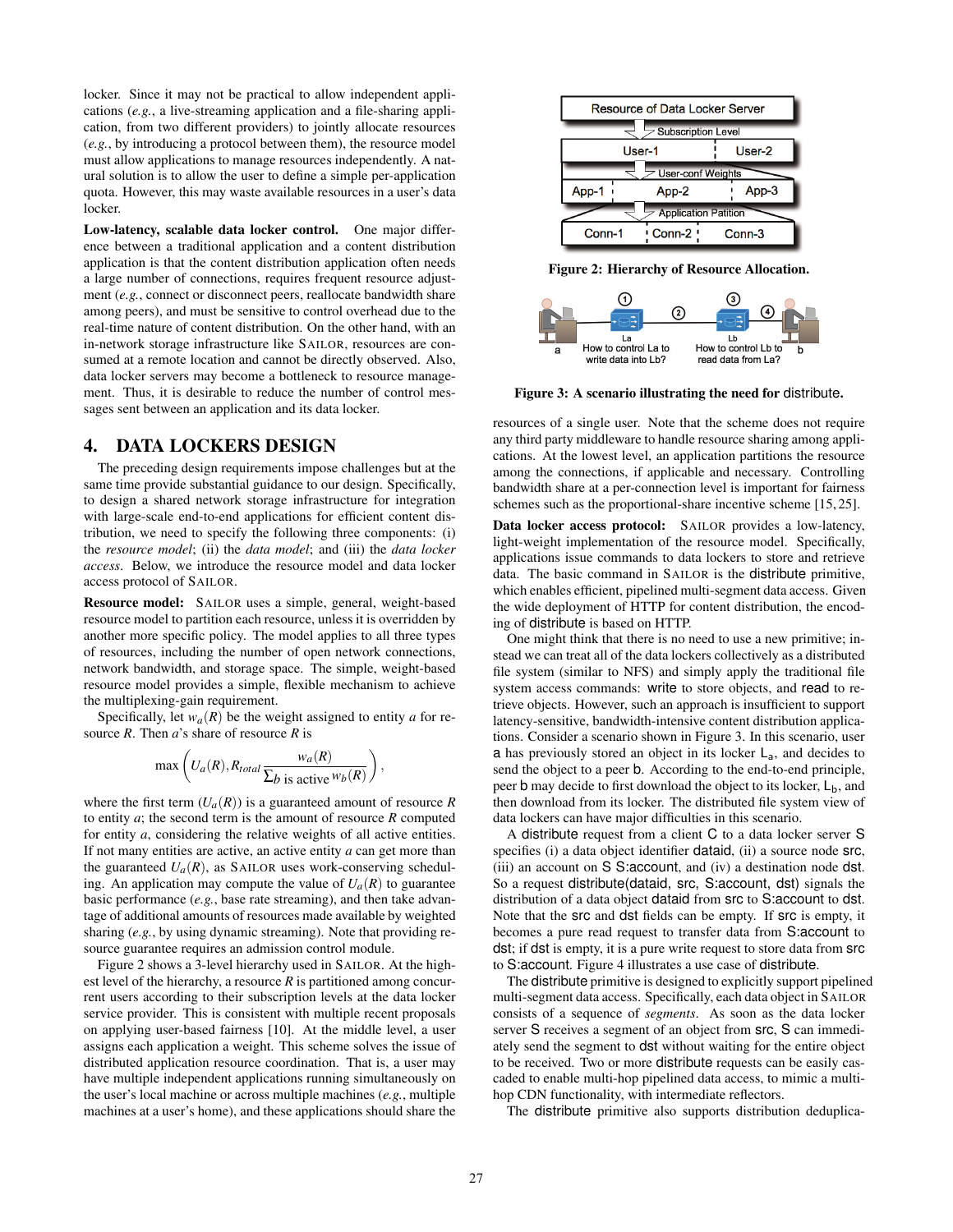

distribute(dataid, src, S:account, dst) 1. **if** (no data across server for dataid) **then** 2. server S gets data from src 3. **elseif** (src is an account on S) // local dedup 4. link data, and ack success 5. **else** // remote BW dedup 6. challenge src to verify owning dataid

**Figure 5: Algorithm for distribution deduplication.**

tion. Specifically, to reduce duplications in content distribution, a server S can conduct distribution deduplication. Figure 5 depicts the deduplication algorithm.

Note that distribution deduplication allows us to efficiently implement point-to-multipoint distribution (*i.e.*, multicast) using multiple point-to-point distribute requests. Specifically, in order to distribute content from src to S:account to dst<sub>k</sub> ( $k = 1, \dots, N$ ), we just need to issue *N* point-to-point distribute requests: distribute(dataid, src, S:account,  $dist_k$ )  $(k = 1, \dots, N)$ . The data locker server S can automatically eliminate redundant data transmission and storage.

The distribute primitve includes not only access tokens but also resource tokens: access tokens indicate permission to read/write data, and resource allocation tokens indicate resources allocated to perform the operation. Specifically, a resource allocation token includes the following:

(*SIZE*max,*BW*weight,*BW*max,ConnSlots,AccessTokenHash).

The first three fields (*SIZE*max, *BW*weight and *BW*max) of a resource token indicate the maximum number of bytes allowed to be transferred, a weight, and the maximum bandwidth allocated, respectively. The next field (ConnSlots) of a resource token indicates *the connection slots*.

The last field (AccessTokenHash) of a resource token optionally links the resource allocation token to a particular access token. An application may typically pass both an access token and linked resource allocation tokens to a peer resource allocation parameters. However, in some application scenarios, such as flash crowds, a client may have data that it wishes to upload to a peer, but it may lack sufficient resources to do so. This is one possible reason for poor performance during flash crowds.

## **5. APPLICATION/SAILOR INTEGRATION**

Application controlled data lockers provide substantial flexibility and efficiency. Nevertheless, achieving the full benefits of SAILOR depends on effective integration of SAILOR with specific applications. In this section, we discuss two application-integration issues.

**Backbone and interdomain traffic reduction.** An objective of introducing data lockers is to significantly improve network efficiency. By reducing backbone and interdomain traffic, we reduce global traffic, and improve network efficiency.

Recently, multiple peering techniques (*e.g.*, Ono [3], and P4P [26]) have been proposed to reduce backbone and interdomain traffic. Although different in details, these techniques are based on using network costs to guide peering. One may also approximate such costs using third-party databases such as the Maxmind database [16].

Adopting these techniques to data lockers involves a single cost transformation. Consider the peer selection algorithm of a peer (leecher) a who has a data locker  $L_a$ . Let B be the set of potential peers that a can connect to. Given network costs without considering data lockers, we can derive network costs considering the effects of data lockers. As an example, let  $C_{ab}^0$  be the network cost when peer a sends to  $b \in B$  without data lockers; let  $C_{ab}$  be the cost considering the effects of data lockers. We can derive *Cab* based on  $C_{ab}^0$  and the effects of data lockers. There are three cases:

- If **b** is a legacy client, we have  $C_{ab} \leftarrow C_{ab}^0$ .
- If **b** is data locker capable but has no data locker, we have  $C_{ab} \leftarrow$  $C_{L_a b}^0$ . If an ISP assigns a higher cost to upload from access networks,  $C_{L_a b}^0$  can be much lower than  $C_{ab}^0$ .
- If **b** has a data locker, we have  $C_{ab} \leftarrow C_{L_a L_b}^0$ .

We can similarly derive the cost of *Cba*.

**Congestion control and reliability.** Although applications are encouraged to use data lockers when available, there are settings when the data lockers are down, do not have enough capacities (*e.g.*, congested), and/or are on congested network paths. Thus, a key integration issue is how an application utilizes both data locker resources and end host resources. This is important for reliability and particularly important for content distribution applications with deadline constraints (*e.g.*, live streaming or video-on-demand).

An application can use a priority scheme to try to use data locker resources first, but can also adapt to use end host resources as backup. Consider the setting in Figure 3. An ideal setting is that b does a distribute request with source being  $L_a$  and destination b. But there can be four congestion/failure points (see figure for the points). If the ideal setting times out, user b tries to utilize resources in the following order:  $L_b$ ,  $L_a$ , and a. Figure 6 gives the details of the priority algorithm.

| priority-reg(objid, Lb, a, La)                      |  |
|-----------------------------------------------------|--|
| 1. if (Lb & & La & & Lb is idle) then               |  |
| indicate Lb to download objid from La               |  |
| 3. elseif (La & & La is idle) then                  |  |
| request objid from La directly<br>4.                |  |
| 5.elseif (objid is urgent)                          |  |
| // the object is critical for app performance<br>6. |  |
| request objid from a directly<br>7.                 |  |
| 8.else                                              |  |
| hold the request until next schedule time<br>9.     |  |

**Figure 6: Algorithm to handle congestion/failure.**

## **6. EVALUATIONS**

We have conducted preliminary evaluation on the effectiveness of SAILOR through real experiments.

#### **6.1 SAILOR FileSharing Results**

We first integrate SAILOR with the popular BitTorrent file-sharing application.

**Setting.** We use a real trace collected at a commercial BitTorrent variant. The trace contains sufficient fields to allow us to assign clients to areas of networks of two major US ISPs, named ISP-A and ISP-B. We assume that only ISP-B provides data lockers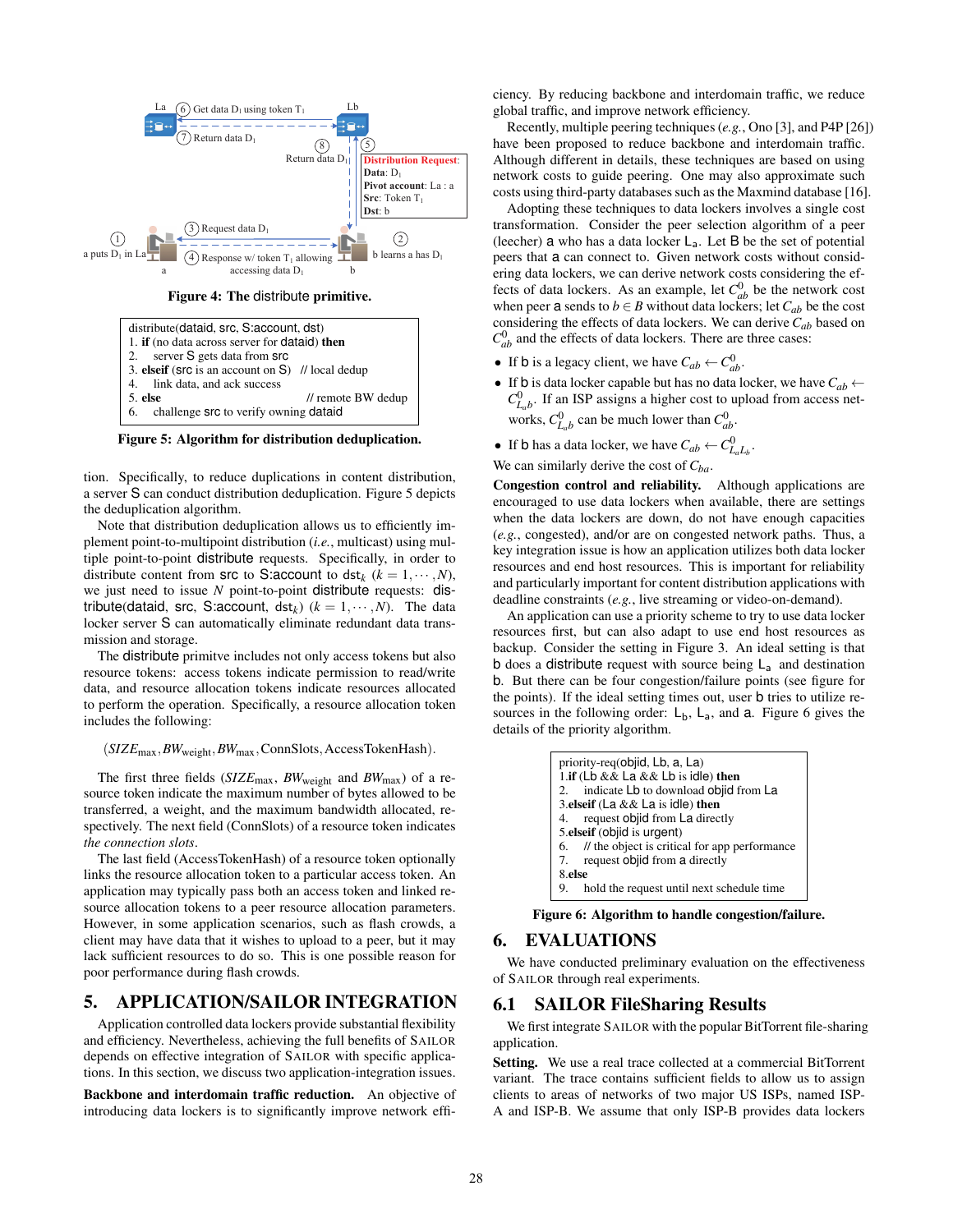to its users. We consider three deployment scenarios: Native, All SAILOR, and ISP SAILOR. In Native, no client is SAILOR capable (understands SAILOR protocol); in All SAILOR, all clients are SAILOR capable, although only clients inside ISP-B have data lockers; in ISP SAILOR, only clients inside ISP-B are SAILOR capable and have data lockers.

**Network performance.** Figure 7(a) shows the results for access supply. We observe that in All SAILOR, access upload supply is reduced by 96% compared with Native. In ISP SAILOR, the reduction is smaller because non-SAILOR peers are not able to retrieve data stored in lockers. Still we observe a reduction of 44% compared with Native. Comparing SAILOR with current techniques, such as Ono/P4P, we observe that they cannot reduce any access supply, while SAILOR/FileSharing significantly reduces it.

Figures 7(b) and (c) evaluate reduction on interdomain and backbone usage, respectively. ISP-B prefers intradomain peers to interdomain peers, and also assigns costs such that nearby intradomain peers are preferred. Integrating network costs in peer selection allows SAILOR to utilize more network-efficient peers. We observe that SAILOR/FileSharing clients reduce the interdomain supply from 83% to 11%. SAILOR also reduces the bandwith-delayproduct (BDP) from 3.36 to 1.39 (58% reduction).

**Application performance.** Next, we evaluate the effects of SAILOR on application performance. Figure 8 shows the results. We observe that SAILOR/FileSharing improves median download rate from 320 kbps to 520 kbps, a 62% increase. Note that in this evaluation, SAILOR refers to the case of ISP SAILOR.



**6.2 SAILOR Live Results**

The preceding experiments are for file sharing. We now turn to live streaming to demonstrate SAILOR's effectiveness across application types.

**Setting.** We run real experiments on Planetlab. We utilize 400 planetlab nodes running PPLive, a production live streaming application. We run two experiments: native PPLive (Native) and PPLive with SAILOR (SAILOR/Live or SAILOR). The channel rate is set to 384 kbps in both experiments. For the SAILOR/Live experiment, we use a four-domain setting of Amazon EC2 with one data locker server at each domain; each client is assigned a data locker according to its location. For a fair comparison, the capacity of a data locker server is equal to the sum of the upload capacities of the clients assigned to it during the Native experiment.

**Network performance.** We start by showing that SAILOR significantly reduces access supply. From Figure  $9(a)$ ), we observe that the media access supply rate of SAILOR/Live is only 5.5 kbps while Native is 395 kbps. This result is not surprising since control messages are sent through access uplink. Heavy volume data traffic comes from in-network data lockers.



**Figure 9: SAILOR/Live network efficiency.**

SAILOR/Live also significantly reduces interdomain usage. Figure 9(b) shows the reduction of both interdomain supply ratio. Specifically, SAILOR/Live reduces interdomain supply ratio from 85.1% to around 1.67%, achieving as much as 98% reduction compared with Native. Distributed deduplication, in particular remote bandwidth deduplication, plays a major role in the reduction.

| <b>Performance Metrics</b> | Improvement with SAILOR                              |
|----------------------------|------------------------------------------------------|
| <b>Startup Delay</b>       | At 80-percentile: reduced to $\frac{1}{2}$ of Native |
| Piece Lost Rate            | About the same, at $\leq 0.02\%$                     |

**Table 1: Improvement to application performance by SAILOR (Planetlab).**

**Application performance.** SAILOR reduces network traffic and at the same time improves application performance. Performance improvements using SAILOR are summarized in Table 1. For startup delay, SAILOR/Live reduces it to only  $\frac{1}{3}$  of the Native at the 80-th percentile. The piece miss rates of the two experiments are similar, both at around 0.02%. A key reason for the speedup of startup delay by SAILOR is the multiplexing gain, as we discussed in the BitTorrent experiment. Furthermore, a SAILOR/Live peer starts to announce piece availability only after the piece has arrived at its locker, instead of waiting until it is at the last mile. This reduces content bottlenecks during flashcrowd.

#### **7. RELATED WORK**

Our work is directly motivated by the significant technical challenges in prior efforts to provide infrastructure support for end-toend content distribution applications (*e.g.*, [7–9, 12, 14, 17, 20, 22– 24]).

One way to implement SAILOR is to adopt a generic network storage service such as Oceanstore, FreeNAS, or Amazon S3. In [1, 2], Beck *et al.* propose Internet Backplane Protocol (IBP), a middleware created to allow the sharing of storage resources. Although encouraging, none of these aforementioned network storage systems are designed for end-to-end content distribution applications.